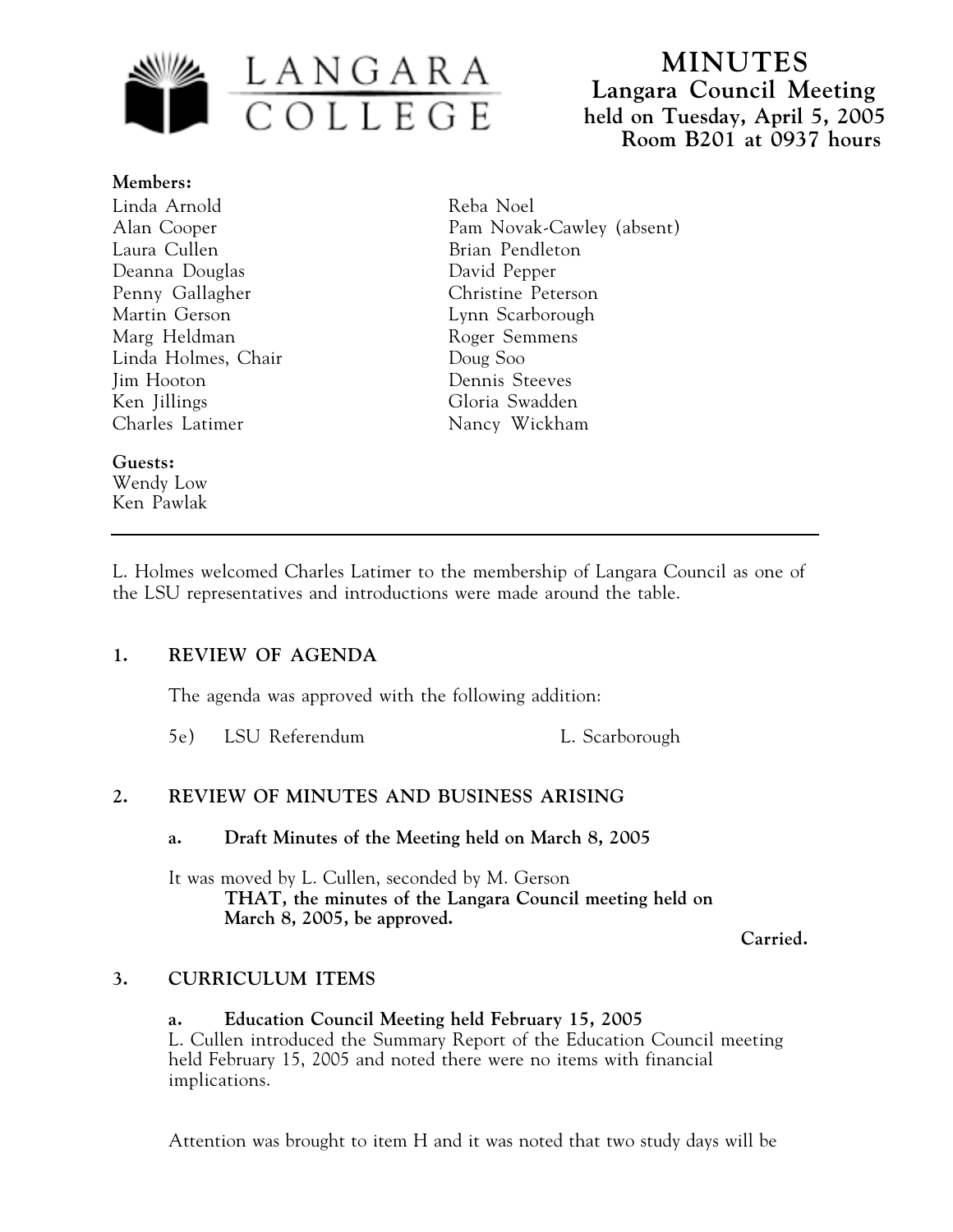scheduled in each semester beginning Fall 2005 through Fall 2006. Clarification was sought to confirm that this is an increase from the one study day that is currently scheduled.

The summary report was accepted as circulated.

## **4. ACTION ITEMS**

Nil.

# **5. INFORMATION ITEMS**

## **a. Budget - Update**

D. Douglas reported that the College Board approved the 2005-06 Budget and Operating Plan at its meeting held March 31, 2005, and that the budget has been entered into the Banner system. Copies of the final document were made available to Council members.

## **b. Facilities Development – Update**

L. Holmes noted that the design of the Library Classroom building has been successfully reviewed by the City of Vancouver's Urban Design Panel with little impact beyond "this is a great proposal." The membership of the Panel is made up primarily of architects. She reported that the building consultants for the College have indicated they were pleased to have such positive feedback on the design, which is typically not the case at such meetings, and that as a result, the College may be able to by-pass one of the additional requirements which will save some money.

D. Douglas noted that work on the parkade will commence upon the completion of final exams for the Spring 2005 term.

## **c. Recognition and Achievement Awards**

L. Holmes reminded Council members of the Employee Recognition and Achievement Awards, noting that nominations close at 1200 hours on April 6, 2005.

# **d. All-College Forum**

L. Holmes reminded Council members of the All-College Forum to be held on Friday, April 29, 2005. The theme of this year's forum will be "Learning is Fun" and will include a company picnic at lunch with food, music and games. It was noted that the idea of a picnic arose from the Support Staff PD day where participants were asked to suggest events to promote a sense of community throughout the College.

All members were asked remind their department members of the event and encourage their attendance.

# **e. LSU Referendum**

L. Scarborough announced that voting is currently underway for the LSU referendum on a health and dental plan for students at an annual cost of \$216, and asked that instructors encourage their students to vote. It was noted that voting is being conducted in person and by mail-in ballot.